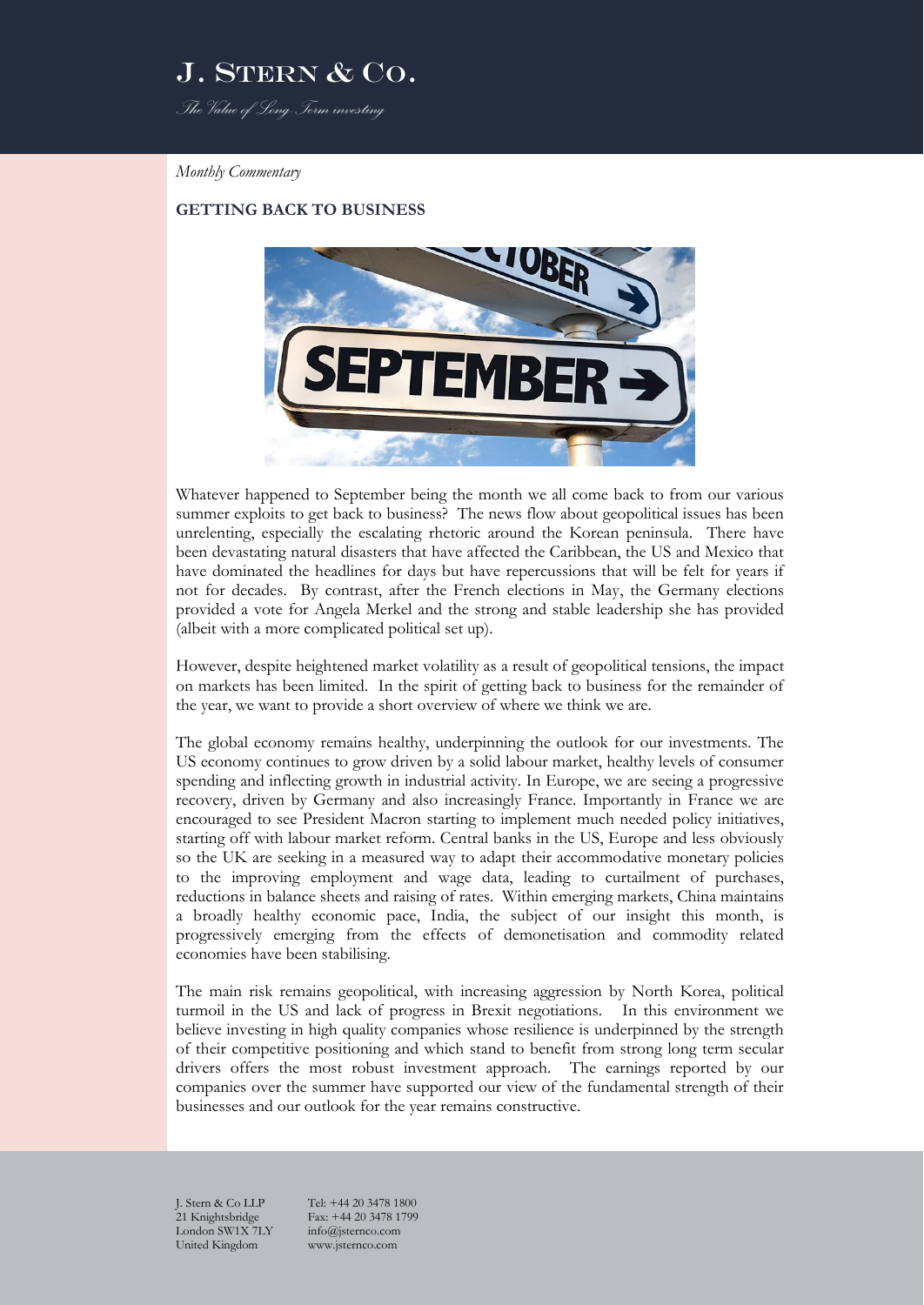# J. STERN & CO.

*The Value of Long-Term investing*

This month's insight provides a brief discussion of India and the opportunities we see for several of our investments. We take the view that investing in global companies which have strong businesses in emerging markets like India is a great way to benefit from the potential for progress, prosperity and value generation they offer for the next five, ten and 25 years. Our insight presents an overview of several of our positions that have strong businesses in India and how they are looking to generate value.

#### *Equity portfolios*

Our World Stars equity portfolio continued to perform during the past month up 0.4% in US dollar terms after fees. Year to date the portfolio is up 22.3%.

Among the positive contributors, *American Tower* benefited as a perceived safe haven investment at a time of heightened geopolitical tension. At the same time, business momentum remains solid, reflected also in our recent meeting with the management, which underlined the multiple sources of revenue growth as carriers both in the US and internationally deploy network assets to support coverage and capacity as mobile data consumption continues to proliferate. *Thermo Fisher,* the global leader in life sciences, also performed strongly as its end markets across the pharmaceutical, biotechnology, academic and industrial verticals remain solid, and as the company continues to drive sales through new product introductions and share gains.

Linking with our comments on India in our insight this month, Diageo was another highlight that did well as its business is picking up in the US, Europe and Latin America, in line with what we are seeing with the other more global consumer products companies that have been out of favour and represent good value today because of their valuations and dividend yields.

Among the negative contributors on the other hand, *Priceline*, the leading online travel booking network, gave back some of its earlier gains as concerns on the impact of geopolitical tensions weighted on travel related names. The company also indicated that it will be reducing its marketing spend in some areas where it is not realising the returns it would like, which raised some market concerns on short term revenue growth, but which we believe actually underlines the entrenched competitive position of the company and its desire to balance growth and profitability. Notwithstanding these concerns the shares have still risen 27% in 2017 in US\$.

#### *Income-driven portfolios*

In an August marked by increased geo-political tensions and low volumes the incomedriven strategy produced a steady performance of 0.6% in US dollar terms, and +9.2% since the start of the year. Equities were solid again, up 0.3% on the month with year-todate performance +22.9%. The fixed income portion of the portfolio contributed positively, up 1.2% for the month and +7% year to date.

Global fixed income markets, with little new issues supplied to investors, were driven by a mix of a flight to safety and more spreads tightening due to investors demand especially in emerging markets.

Cash generation accounted for almost 60% of the monthly return. Issuers' earnings releases generally supported price performances. Of note, our recently added position in Century Link bonds was slightly adversely affected by rumours of delays to the on-going merger. At